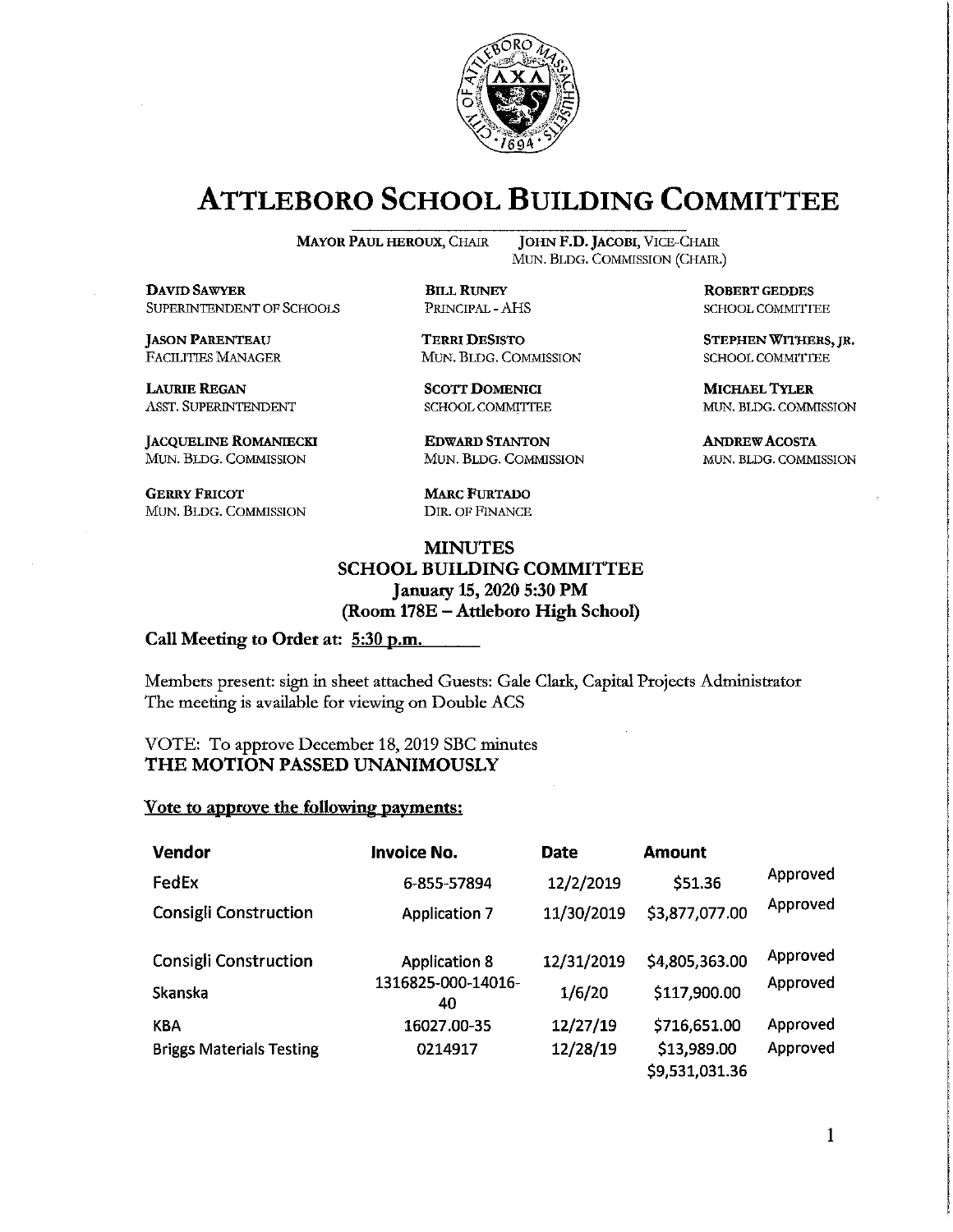## THE MOTION PASSED UNANIMOUSLY

Owner authorization letters:

Drywall bid-Scope includes interior and exterior drywall and soffit EFS and GRG. Four successful bidders, 3 came in for descope with Skanska, KBA and Consigli. Century came in under budget even with additional scope added.

VOTE: To approve OAL #19 drywall to Century Drywall Inc. \$11,545,950

#### THE MOTION PASSED UNANIMOUSLY

HVAC bid-

Scope includes duct work, air handling units, heating and cooling, also includes permanent system to be used as temp heat and temp duct work in place winter 2020/2021. Four companies bid, lowest 2 came in for descope with Consigli, KBA and Skanska. Arden came in as lowest bidder.

VOTE: To approve OAL #20 HVAC to Arden Engineering \$31,997,700

#### THE MOTION PASSED UNANIMOUSLY

Joe Milani, KBA provided explanation of Substantial Completion items.

BP#1-Roadway work. All work indicated in the Contract Documents for BP#1 and addenda except for driveway to Brennan Middle School which will be completed in the future and authorized under separate Substantial Completion. KBA exempted work from certificate until done. Value of punch list items = \$50,700.

VOTE: To approve recommendation for substantial completion BP#1.

#### THE MOTION PASSED UNANIMOUSLY

BP#2-Enabling. All work indicated in the Contract Documents for BP#2 and subsequent addenda, except for planting at the Highland Park parking lot which will be completed in Spring 2020. Value of punch list items= \$41,000.

VOTE: To approve recommendation for substantial completion BP#2.

#### THE MOTION PASSED UNANIMOUSLY

VOTE: To approve retainage reduction in BP#1.

# THE MOTION PASSED UNANIMOUSLY

VOTE: To approve retainage reduction in BP#2.

#### THE MOTION PASSED UNANIMOUSLY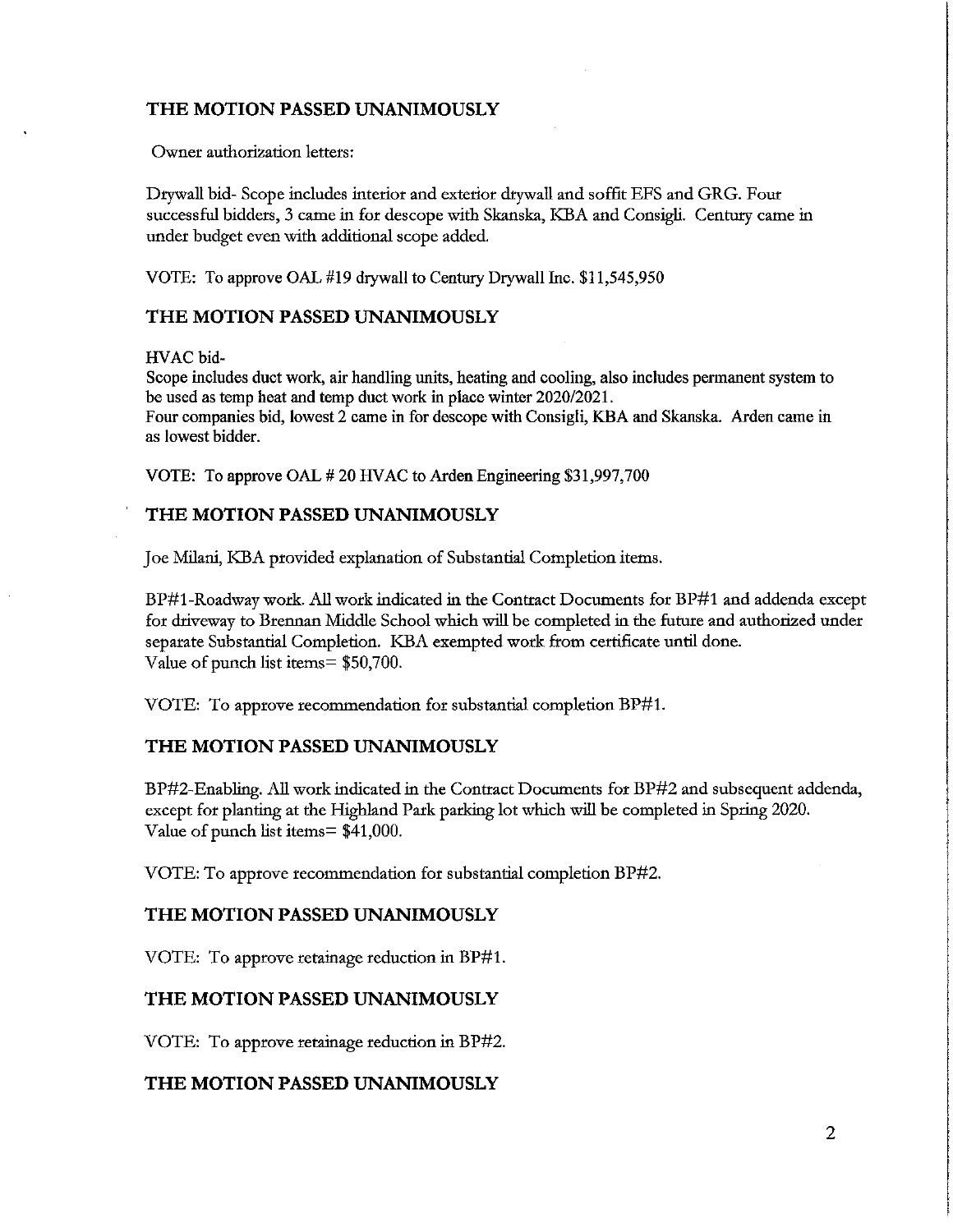# VOTE: To approve the retainage reduction to \$0 for Griffin Electric (BP#2) THE MOTION PASSED UNANIMOUSLY

Mayor Heroux left to attend a meeting at the COA. Vice Chair Jacobi presided over remainder of meeting.

Vice Chair Jacobi reviewed the budget summary report provided by Skanska. Skanska to update the budget summary report monthly.

# Consigli project update:

Steel trucks started arriving Monday January 13<sup>th</sup>. One-two trucks arriving per day, one crane running. On February 2<sup>nd</sup> a second crane will be added. Foundations and footings installed. Existing duct banks removed required electrical work completed on Saturday. Gas meter installed. NGrid working on underground service, once complete the high-tension poles running through the site are slated for removal. Verizon and Comcast moving existing wires to new poles, once complete the old poles will be removed. Lights to be installed on poles around rotary by NGrid next week. Workers starting to park at Highland Parking lot.

Change proposal log reviewed and attached to minutes.

# **Next Meeting Dates: February 12, 2020**

Vote to adjourn: 6:18 p.m.

# THE MOTION PASSED UNANIMOUSLY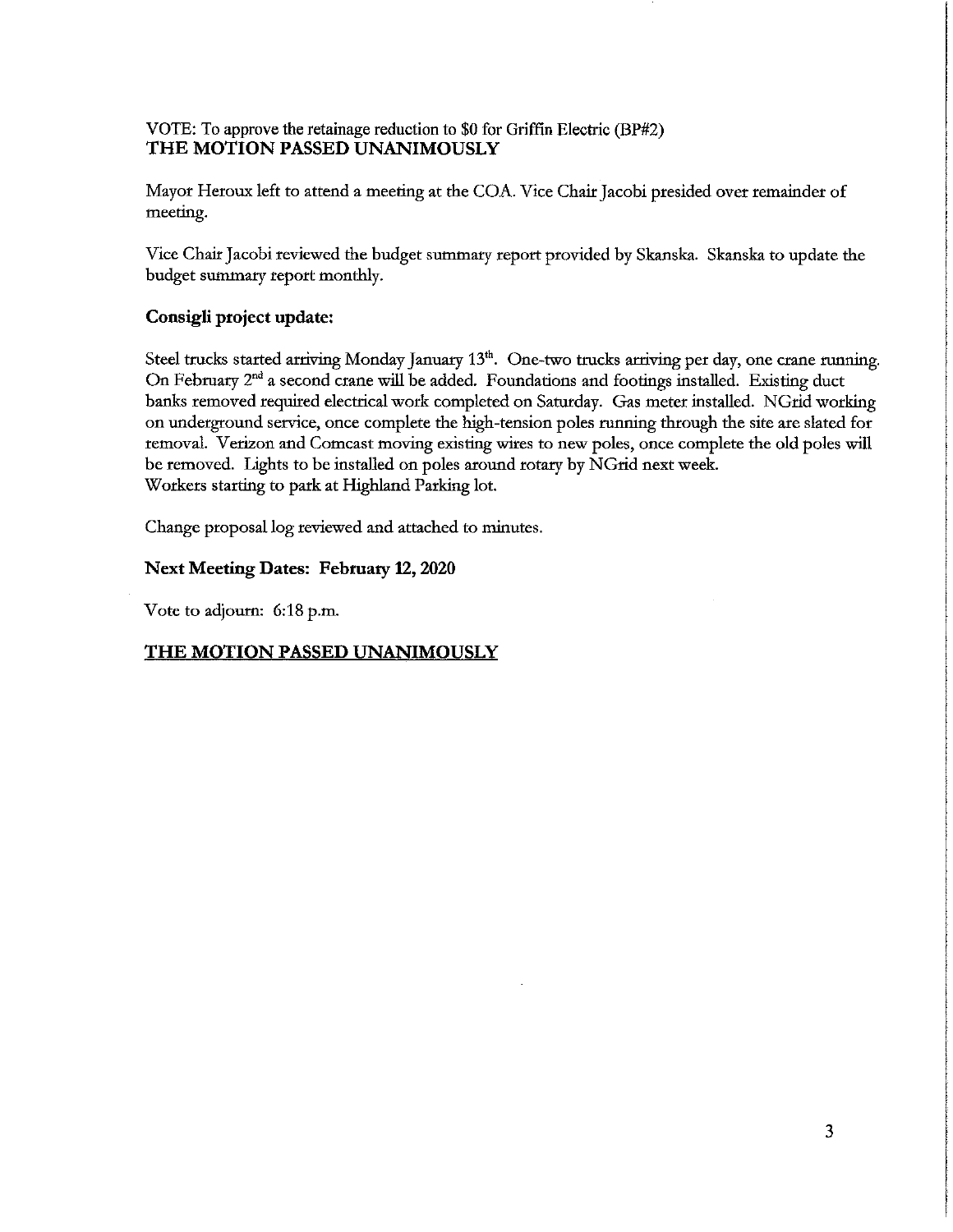| Attleboro High School<br><b>Meeting Date:</b><br>January 15, 2020<br><b>Facilitator:</b><br>Mayor Paul Heroux<br>Room 178E AHS<br>Place/Room:<br><b>Name</b><br><b>Title</b><br><b>Company</b><br><b>Signature</b><br>Paul Heroux<br>City of Attleboro<br>Mayor<br>Jack Jacobi<br>Vice-Chair<br><b>SBC</b><br>David Sawyer<br>Superintendent<br><b>Attleboro Schools</b><br>Assistant<br>Laurie Regan<br><b>Attleboro Schools</b><br>Superintendent<br>Attleboro High<br><b>Bill Runey</b><br>Principal<br>School<br>Director of<br>Marc Furtado<br><b>Attleboro Schools</b><br>Finance<br><b>Facilities</b><br>Jason Parenteau<br><b>Attleboro Schools</b><br>'CUD <sup>ill</sup><br>Manager<br>School<br><b>Scott Domenici</b><br><b>Attleboro Schools</b><br>Committee<br><u>minui</u><br>School<br><b>Robert Geddes</b><br><b>Attleboro Schools</b><br>Committee<br>School<br>Stephen Withers, JR<br><b>Attleboro Schools</b><br>Committee<br>trn<br><b>Edward Stanton</b><br>Member<br><b>MBC</b><br>Member<br><b>MBC</b><br>Gerry Fricot<br>$\nu$ ת<br>Jacqueline<br>Member<br><b>MBC</b><br>Romaniecki<br>Terri DeSisto<br>Member<br><b>MBC</b><br>env<br>Michael Tyler<br>Member<br><b>MBC</b> |  |
|--------------------------------------------------------------------------------------------------------------------------------------------------------------------------------------------------------------------------------------------------------------------------------------------------------------------------------------------------------------------------------------------------------------------------------------------------------------------------------------------------------------------------------------------------------------------------------------------------------------------------------------------------------------------------------------------------------------------------------------------------------------------------------------------------------------------------------------------------------------------------------------------------------------------------------------------------------------------------------------------------------------------------------------------------------------------------------------------------------------------------------------------------------------------------------------------------------|--|
|                                                                                                                                                                                                                                                                                                                                                                                                                                                                                                                                                                                                                                                                                                                                                                                                                                                                                                                                                                                                                                                                                                                                                                                                        |  |
|                                                                                                                                                                                                                                                                                                                                                                                                                                                                                                                                                                                                                                                                                                                                                                                                                                                                                                                                                                                                                                                                                                                                                                                                        |  |
|                                                                                                                                                                                                                                                                                                                                                                                                                                                                                                                                                                                                                                                                                                                                                                                                                                                                                                                                                                                                                                                                                                                                                                                                        |  |
|                                                                                                                                                                                                                                                                                                                                                                                                                                                                                                                                                                                                                                                                                                                                                                                                                                                                                                                                                                                                                                                                                                                                                                                                        |  |
|                                                                                                                                                                                                                                                                                                                                                                                                                                                                                                                                                                                                                                                                                                                                                                                                                                                                                                                                                                                                                                                                                                                                                                                                        |  |
|                                                                                                                                                                                                                                                                                                                                                                                                                                                                                                                                                                                                                                                                                                                                                                                                                                                                                                                                                                                                                                                                                                                                                                                                        |  |
|                                                                                                                                                                                                                                                                                                                                                                                                                                                                                                                                                                                                                                                                                                                                                                                                                                                                                                                                                                                                                                                                                                                                                                                                        |  |
|                                                                                                                                                                                                                                                                                                                                                                                                                                                                                                                                                                                                                                                                                                                                                                                                                                                                                                                                                                                                                                                                                                                                                                                                        |  |
|                                                                                                                                                                                                                                                                                                                                                                                                                                                                                                                                                                                                                                                                                                                                                                                                                                                                                                                                                                                                                                                                                                                                                                                                        |  |
|                                                                                                                                                                                                                                                                                                                                                                                                                                                                                                                                                                                                                                                                                                                                                                                                                                                                                                                                                                                                                                                                                                                                                                                                        |  |
|                                                                                                                                                                                                                                                                                                                                                                                                                                                                                                                                                                                                                                                                                                                                                                                                                                                                                                                                                                                                                                                                                                                                                                                                        |  |
|                                                                                                                                                                                                                                                                                                                                                                                                                                                                                                                                                                                                                                                                                                                                                                                                                                                                                                                                                                                                                                                                                                                                                                                                        |  |
|                                                                                                                                                                                                                                                                                                                                                                                                                                                                                                                                                                                                                                                                                                                                                                                                                                                                                                                                                                                                                                                                                                                                                                                                        |  |
|                                                                                                                                                                                                                                                                                                                                                                                                                                                                                                                                                                                                                                                                                                                                                                                                                                                                                                                                                                                                                                                                                                                                                                                                        |  |
|                                                                                                                                                                                                                                                                                                                                                                                                                                                                                                                                                                                                                                                                                                                                                                                                                                                                                                                                                                                                                                                                                                                                                                                                        |  |
|                                                                                                                                                                                                                                                                                                                                                                                                                                                                                                                                                                                                                                                                                                                                                                                                                                                                                                                                                                                                                                                                                                                                                                                                        |  |
|                                                                                                                                                                                                                                                                                                                                                                                                                                                                                                                                                                                                                                                                                                                                                                                                                                                                                                                                                                                                                                                                                                                                                                                                        |  |
| <b>Andrew Acosta</b><br>Member<br><b>MBC</b><br><u>Chrilogue Clast</u>                                                                                                                                                                                                                                                                                                                                                                                                                                                                                                                                                                                                                                                                                                                                                                                                                                                                                                                                                                                                                                                                                                                                 |  |
| Program<br>Mary Ann Williams<br>Skanska<br>Executive                                                                                                                                                                                                                                                                                                                                                                                                                                                                                                                                                                                                                                                                                                                                                                                                                                                                                                                                                                                                                                                                                                                                                   |  |
| Program<br>Anjanette Kelso<br>Skanska<br>Manager                                                                                                                                                                                                                                                                                                                                                                                                                                                                                                                                                                                                                                                                                                                                                                                                                                                                                                                                                                                                                                                                                                                                                       |  |
| Associate<br><b>KBA</b><br>Joe Milani                                                                                                                                                                                                                                                                                                                                                                                                                                                                                                                                                                                                                                                                                                                                                                                                                                                                                                                                                                                                                                                                                                                                                                  |  |
| Craig Olsen<br><b>Senior Architect</b><br><b>KBA</b>                                                                                                                                                                                                                                                                                                                                                                                                                                                                                                                                                                                                                                                                                                                                                                                                                                                                                                                                                                                                                                                                                                                                                   |  |
| Steve Johnson<br>Consigli                                                                                                                                                                                                                                                                                                                                                                                                                                                                                                                                                                                                                                                                                                                                                                                                                                                                                                                                                                                                                                                                                                                                                                              |  |
|                                                                                                                                                                                                                                                                                                                                                                                                                                                                                                                                                                                                                                                                                                                                                                                                                                                                                                                                                                                                                                                                                                                                                                                                        |  |
|                                                                                                                                                                                                                                                                                                                                                                                                                                                                                                                                                                                                                                                                                                                                                                                                                                                                                                                                                                                                                                                                                                                                                                                                        |  |

 $\mathcal{A}^{\mathcal{A}}$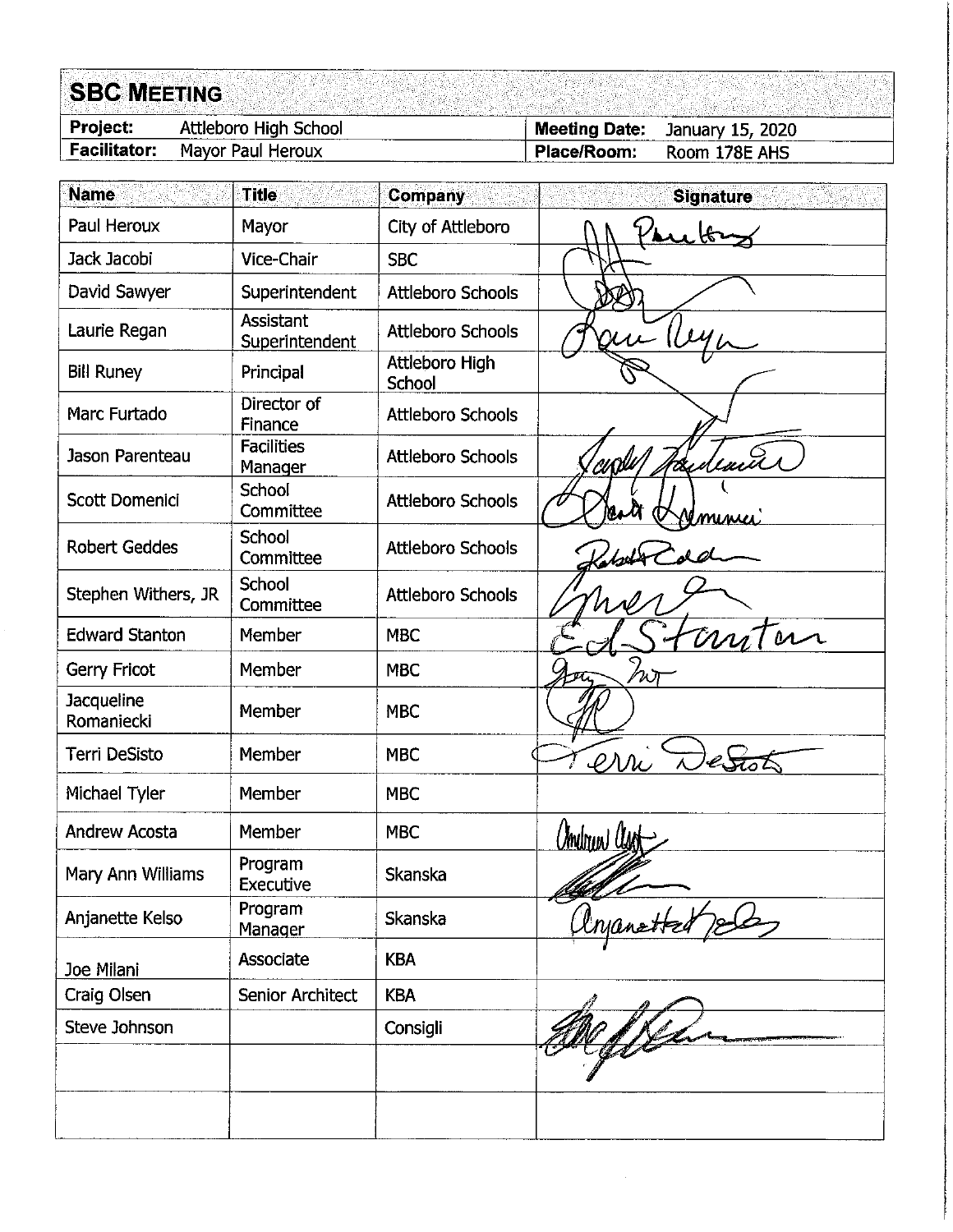| Consigli<br>CR# | <b>Description</b>                                     | <b>CCD</b><br>(If Applicable) | <b>Source Document</b>       | Date Initiated | <b>Status</b> | <b>Submitted or EST</b><br><b>Amount</b> | <b>Approved Amount</b> | <b>Date Approved</b><br>by SBC | CO#             | <b>Comments</b> |
|-----------------|--------------------------------------------------------|-------------------------------|------------------------------|----------------|---------------|------------------------------------------|------------------------|--------------------------------|-----------------|-----------------|
|                 | Drainage Utility Changes                               | N/A                           | PR-BP100101                  | 5/28/2019      | Approved      | \$2,638.86                               | \$2,638.86             | 6/12/2019                      | $\mathbf{1}$    |                 |
| $\overline{2}$  | Misc. Drainage Changes                                 | N/A                           | ASI - BP1 002 02             | 5/15/2019      | Voided        | N/A                                      | N/A                    |                                |                 |                 |
| -3              | Valve Chamber Flow Meter                               | N/A                           | PR - BP1 002_01 (CCD-BP1001) | 6/7/2019       | Approved      | \$7,803.64                               | \$7,803.64             | 7/12/2019                      | $\overline{1}$  |                 |
|                 | SMH 11 Inverts                                         | N/A                           | PR - BP1 003_01              | 5/28/2019      | Voided        | N/A                                      | N/A                    |                                |                 |                 |
| -5              | <b>Excavation of Unsuitable Material</b>               | N/A                           | <b>Unforeseen Condition</b>  | 6/26/2019      | Approved      | 54,307.69                                | 54,307.69              | 9/11/2019                      | $\mathbf{3}$    |                 |
|                 | Highland Park Erosion and Drainage Changes             | N/A                           | PR - BP2 001_01              | 7/9/2019       | Aproved       | $-7,559.74$                              | $-7,559.74$            | 9/11/2019                      | $\mathbf{3}$    |                 |
|                 | <b>Existing Water Main Conflict</b>                    | CCD - BP1 002 01              | CCD - BP1 002 01             | 7/10/2019      | Approved      | \$2,439.30                               | \$2,439.30             | 7/24/2019                      | $\overline{2}$  |                 |
| -8              | CB#108 Conflict                                        | N/A                           | RFI #BP1-10 - SKC007         | 7/17/2019      | Approved      | \$2,439.30                               | \$2,439.30             | 7/24/2019                      | $\overline{2}$  |                 |
| -9              | Relocating Existing Pole -Adding Handhole              | N/A                           | <b>RFI #BP2-3</b>            | 43668          | Approved      | 1,386.56                                 | 1,386.56               | 9/11/2019                      | $\mathbf{3}$    |                 |
| 10              | Infiltration System Backfill                           | CCD - BP1 003 01              | CCD - BP1 003 01             | 43676          | Voided        | N/A                                      |                        |                                |                 |                 |
| 11              | South Lot Revised Grading                              | CCD - BP2 004 01              | CCD - BP2 004 01             | 43670          | Approved      | 2,586.30                                 | 2,586.30               | 9/11/2019                      | $\mathbf{3}$    |                 |
| 12              | Electrical Work Medium Voltage Cable Reroute           | N/A                           | <b>RFI #BP2-7</b>            | 8/6/2019       | Approved      | $(-$2,955.90)$                           | $(-$2,955.90)$         |                                | $5\overline{)}$ |                 |
| 13              | Bid Package 3 - Addendum 08                            | N/A                           | Addendum 08                  | 8/6/2019       | Voided        | N/A                                      |                        |                                |                 |                 |
| 14              | Site Work - Superintendent Lot Asphalt Paving Issue    | N/A                           | <b>RFI #BP2-6</b>            | 8/6/2019       | Submitted     | \$13,452.51                              |                        |                                |                 |                 |
| 15              | T&M - Repair of Compromised Drainage Pipe              | N/A                           | <b>Unforeseen Condition</b>  | 8/7/2019       | Voided        | \$9,571.41                               |                        |                                |                 |                 |
| 16              | <b>CB #111 Conflict with Water Main and Drain Line</b> | N/A                           | RFI#1-16                     | 8/20/2019      | Voided        | N/A                                      |                        |                                |                 |                 |
| 17              | Changes to Emergency Egress                            | CCD-BP2 005 01                | CCD-BP2 005 01               | 8/21/2019      | Approved      | 31,438.60                                | 31,438.60              |                                | $5\overline{)}$ |                 |
| 18              | T&M - Restriping of Existing Parking Lots              | N/A                           | <b>Owner Request</b>         | 8/27/2019      | Approved      | \$8,958.22                               | \$8,958.22             | 10/9/2019                      | $\overline{4}$  |                 |
| 19              | T&M - Temp Conditions at Rotary                        | N/A                           | <b>Ultility Roadblock</b>    | 8/27/2019      | Approved      | \$2,357.76                               | \$2,357.76             | 10/9/2019                      | $\overline{4}$  |                 |
| 20              | T&M - Temp Conditions for Pump Station                 | N/A                           | <b>Utility Roadblock</b>     | 8/27/2019      | Approved      | \$2,231,31                               | \$2,231,31             |                                | $5\overline{)}$ |                 |
| 21              | T&M - Repair of Damaged Sewer Pipe                     | N/A                           | <b>Unforeseen Condition</b>  | 9/3/2019       | Voided        | \$0.00                                   |                        |                                |                 |                 |
| 22              | T&M - Addition of Temp Sidewalk at Rome                | N/A                           | <b>Owner Request</b>         | 9/5/2019       | Approved      | \$9,316.48                               | \$9,316.48             | 10/9/2019                      | $\overline{4}$  |                 |
| 23              | <b>Erosion Control Changes</b>                         | N/A                           | PR 001 R1                    | 9/6/2019       | Approved      | \$16,692.50                              | \$16,692.50            |                                | $5\phantom{.0}$ |                 |
| 24              | Additonal Light Changes                                | BP2 - CCD 006 01              | BP2 - CCD 006 01             | 9/6/2019       | Approved      | \$8,201.58                               | \$8,201.58             |                                | $5\overline{)}$ |                 |
| 25              | Parking Lot at Tennis Courts                           | N/A                           | BP2-PR 003-01                | 9/9/2019       | Approved      | \$17,917.80                              | \$17,917.80            | 10/9/2019                      | $\overline{4}$  |                 |
| 26              | Additional Bollards at Gas Meter                       | N/A                           | PR002                        | 9/17/2019      | Approved      | \$3,733.49                               | \$3,733.49             | 10/9/2019                      | $\overline{4}$  |                 |
| 27              | Electrical Abandoned in Manhole                        | N/A                           | <b>RFI#BP2-10</b>            | 9/19/2019      | Approved      | \$7,283.69                               | \$7,283.69             |                                | $5\overline{)}$ |                 |
| 28              | Excavation of Additional Loam                          | N/A                           | Unforeseen Condition         | 9/30/2019      | Submitted     | \$73,282.47                              |                        |                                |                 |                 |
| 29              | Grounding at Medium Voltage Lines                      | N/A                           | RFI BP2-5                    | 10/2/2019      | Approved      | \$3,644.30                               | \$3,644.30             |                                | $5\phantom{.0}$ |                 |
| 30              | Existing Irrigation Line Re-routing                    | N/A                           | <b>Unforeseen Condition</b>  | 9/30/2019      | Not Issued    | EST \$10,000                             |                        |                                |                 |                 |
| 31              | Jersey Barriers at Rotary and Drummond Lot             | N/A                           | <b>Owner Request</b>         | 10/18/2019     | Approved      | \$16,080.46                              | \$16,080.46            |                                | $5\phantom{.0}$ |                 |
| 32              | Abatement of Existing Water Lines at Cooling Tower     | N/A                           | <b>Unforeseen Condition</b>  | 10/21/2019     | Approved      | \$27,141.51                              | \$27,141.51            |                                | $5\phantom{.0}$ |                 |
| 33              | <b>Building Foundation Revisions</b>                   | N/A                           | ASI -002                     | 10/21/2019     | Submitted     | \$19,565.67                              |                        |                                |                 |                 |
| 34              | Loading Dock Grading Revs.                             | N/A                           | ASI-009                      | 10/21/2019     | Voided        | \$0.00                                   |                        |                                |                 |                 |
| 35              | School Sign Footing Revs.                              | N/A                           | ASI-010                      | 10/21/2019     | Voided        | \$0.00                                   |                        |                                |                 |                 |
| 36              | Additional Exterior Lighting per Building Inspector    | BP2-CCD 007_01                | BP2-CCD 007_01               | 10/21/2019     | Approved      | \$3,152.48                               | \$3,152.48             |                                | $5\phantom{.0}$ |                 |
| 37              | Credit for Abatement of the Existing Boiler Stack      | N/A                           | Procurement                  | 10/21/2019     | Approved      | $(-$27,291.34)$                          | $(-$27,291.34)$        |                                | $5\phantom{.0}$ |                 |



# **Attleboro High School Change Request Log for SBC Updated: 1-15-20**